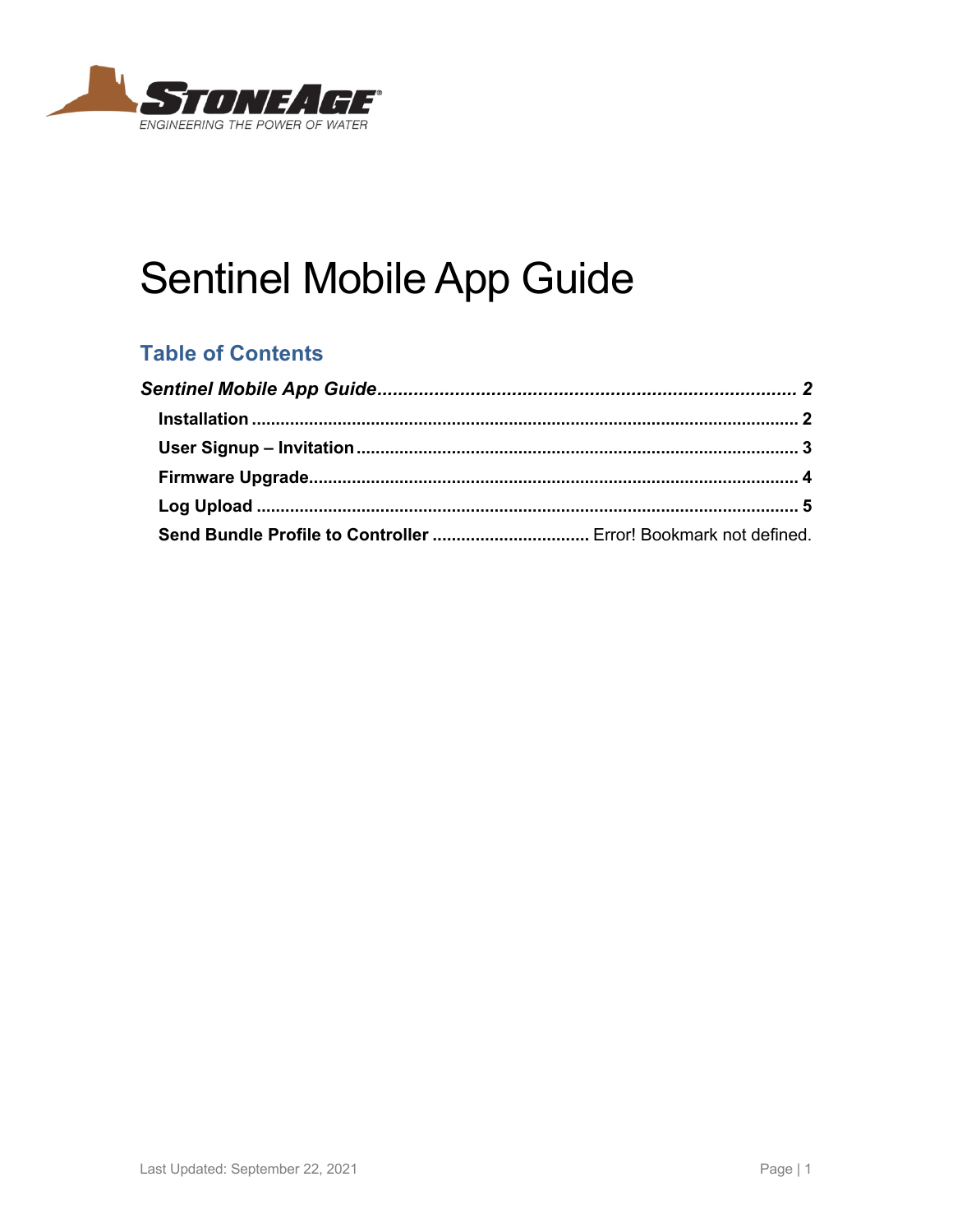

# Sentinel Mobile App Guide

#### **Installation**

**Prerequisites** 

- An iOS Device with Running IOS 9.0 or later
- An Apple ID (to use the App Store)
- 1. On an iOS Device, to go the App Store and search for 'stoneage sentinel'
- 2. Tap the Install button to install the application on the device.
- 3. Open the Application

To use the application you must sign in. If you do not have a clean connect account, you need to be invited by a manager or admin of your organization, or a member of StoneAge Organization.

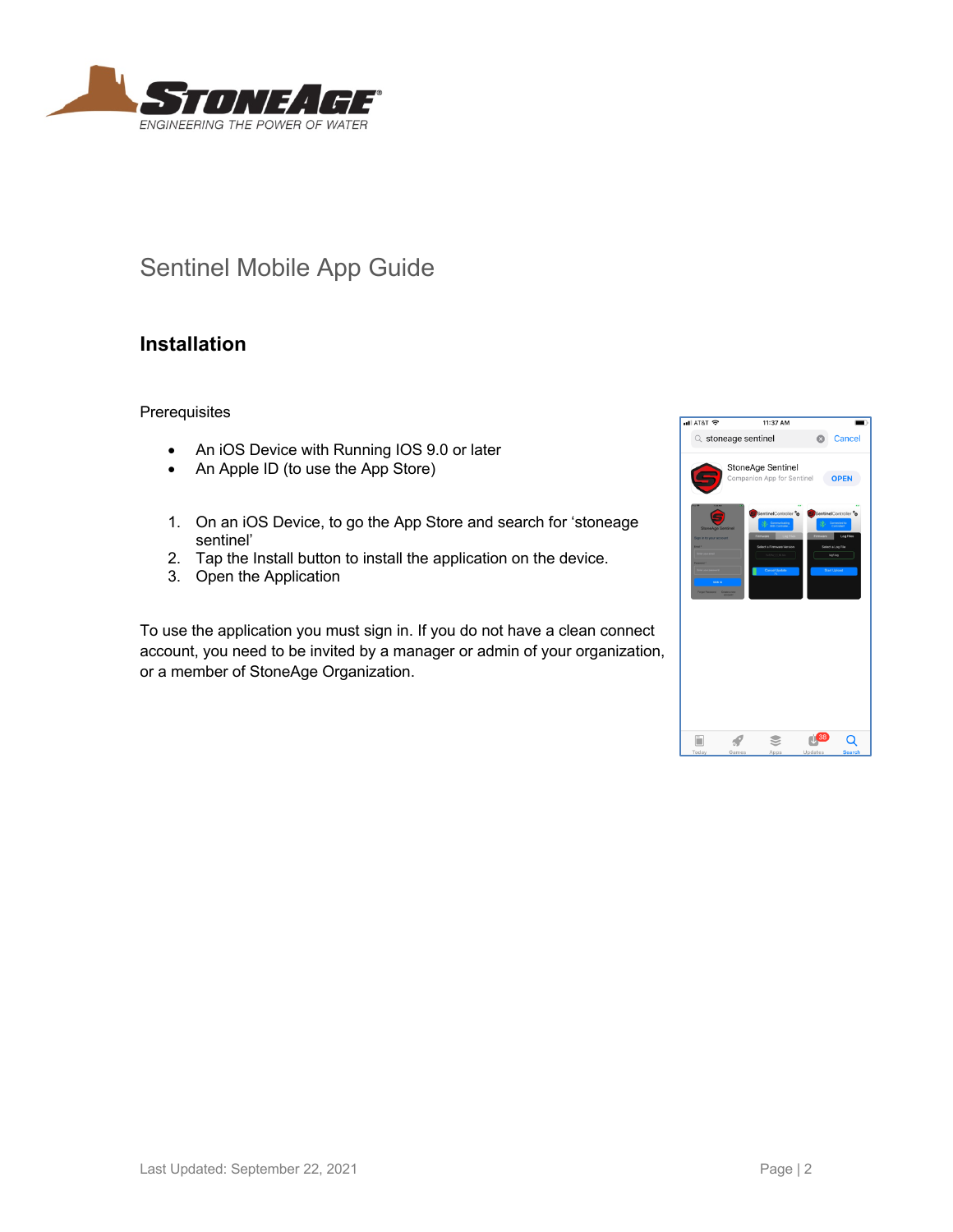

#### **User Signup – Invitation**

A Company Administrator or StoneAge employee will invite you will have received an email with a temporary password:

- 1. Sign In with the provided email and password
- 2. A 'Change Password' prompt will appear, enter your new password and to confirm it. Once entered press 'Set Password & Login'
- 3. After successful submission a new password you will be logged in.



**via the web applications at cleanconnect.com \*\*\***

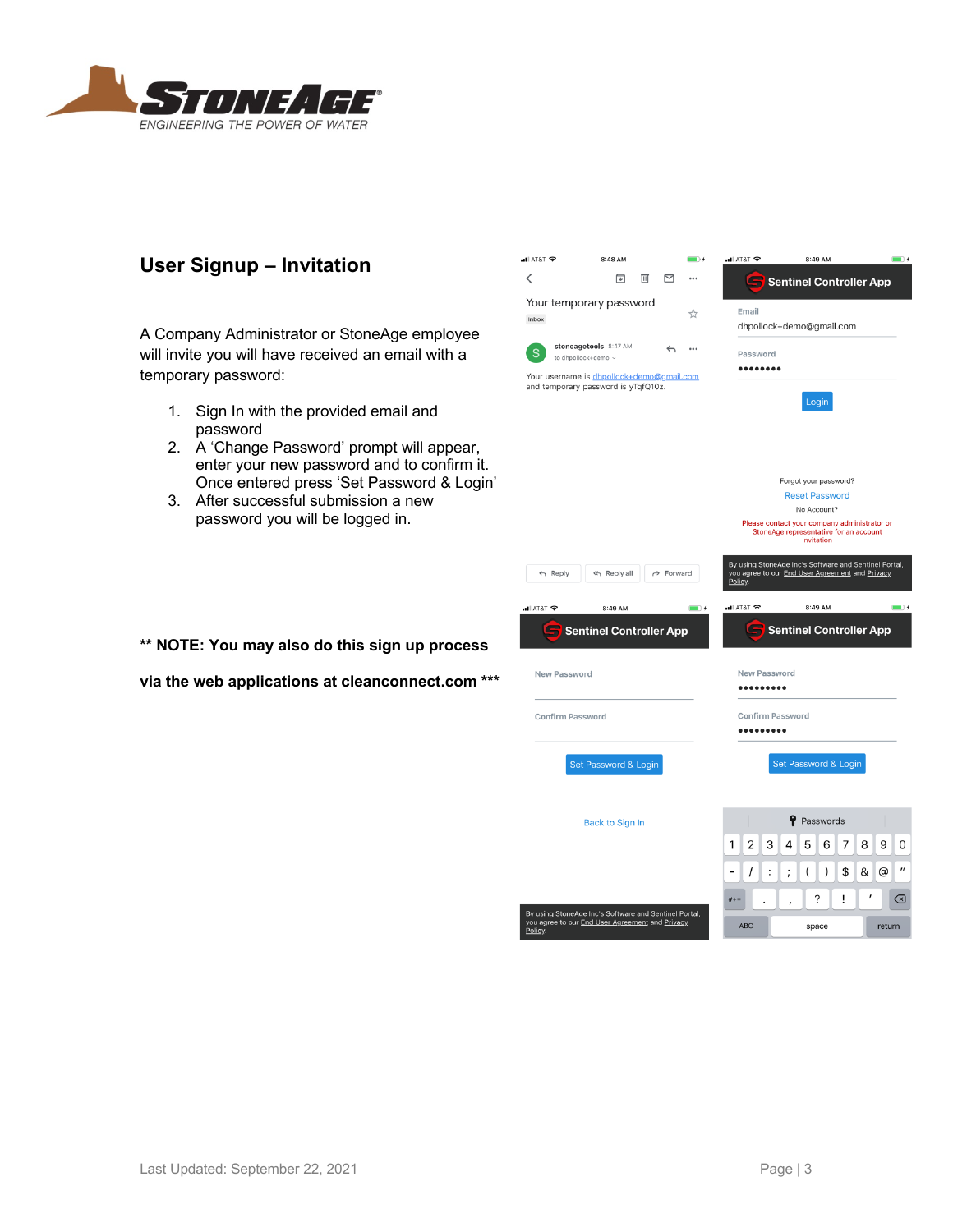

#### **Firmware Upgrade**

To upgrade firmware:

- 1. Turn on the Sentinel Controller.
- 2. On the Sentinel Controller, navigate to: Connect -> Wireless
- 3. The controller will buzz and ask `Enable Wireless`. Select OK

Now the controller should state: 'Status: Discoverable'

4. On the iOS App, tap the blue 'Connect to Controller' button

If successful, button will change to 'Connected to Controller!'

- 5. In the 'Firmware' tab, tap the 'Select an Item' box to bring up a list of available firmware.
- 6. Select a firmware. If you are unsure which firmware is the best, select the firmware with the '<Latest>' tag.
- 7. Once selected, tap the 'Start Update' button. A progress bar will appear
- 8. Once the firmware update is complete, the controller will restart and then it will be available for use with the new firmware.